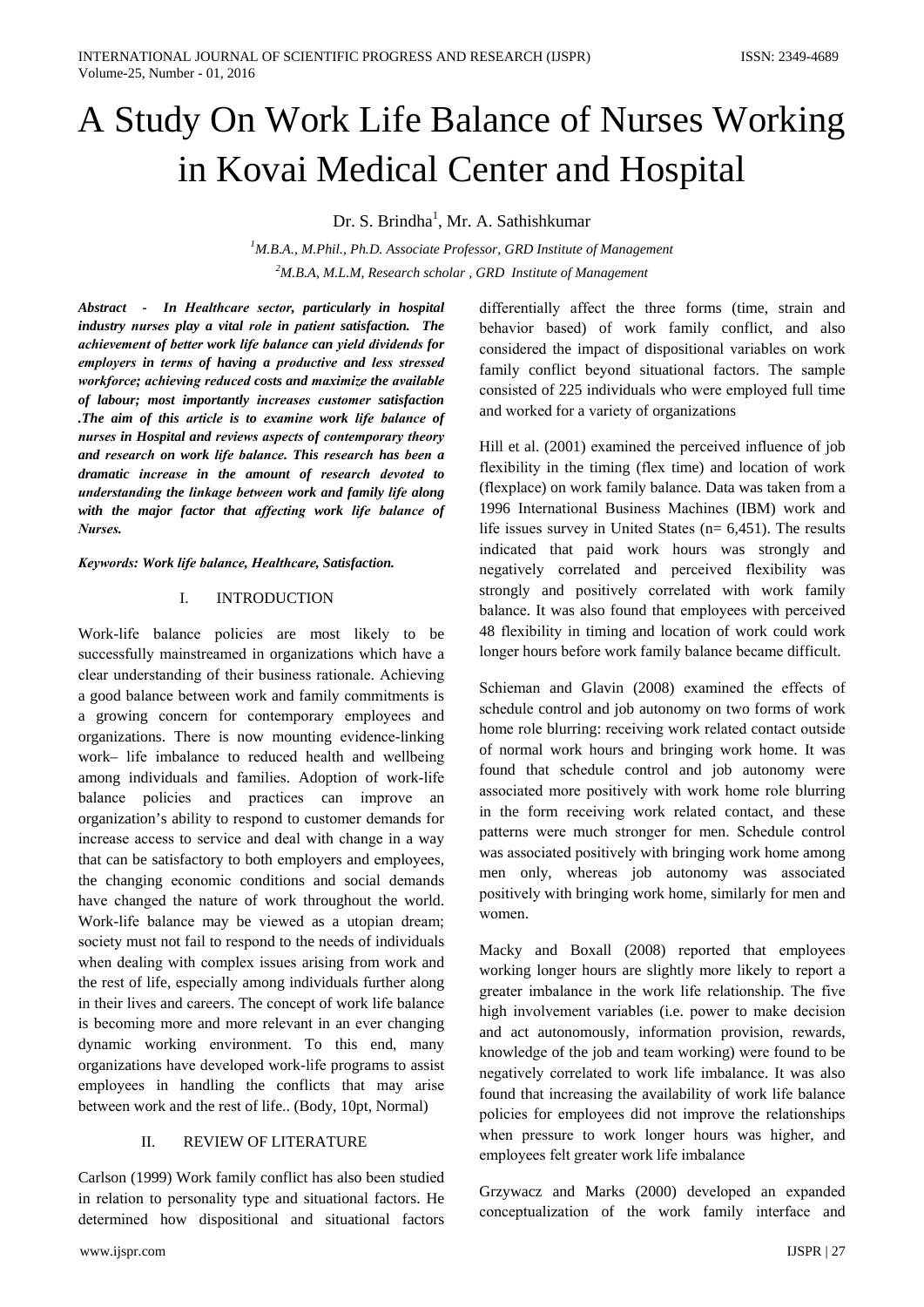identified significant correlates of multiple dimensions of work family spillover. The study used the data from employed adults participating in the National Survey of Midlife Development in the United States ( $N = 1,986$ ). The findings showed that work and family factors that facilitated development (decision latitude, family support) were associated with less negative and more positive spill over between work and family.

Saltzstein et al. (2001) used 1991 surveys of Federal Government Employees to test a theoretical framework regarding the relationships between work and family demands, family friendly policies, satisfaction with work family balance and job satisfaction for diverse groups of employees with different personal and family needs. The findings indicated that a variety of family friendly policies and practices were used to varying degrees by these diverse groups of employees

#### $III$ **METHODOLOGY**

For the study Descriptive Research Design is adopted. In the study, the primary data was collected through structured questionnaire, which was further collected from interview schedule from the nurses. Convenience sampling method was used based on the availability or easy access. Convenience sampling, as the name implies is a specific type of non-probability sampling method that relies on data collection from population members who are conveniently available to participate in study.

#### IV. SIMULATION/EXPERIMENTAL RESULTS

From the above table it can be clearly inferred that most of the respondents belong to age group of 21to30 years, Female , Married, undergraduate, earn a monthly income in the range of Rs 15,001-20,000 and have 3to 4 members in their family.

### Table:1 Demo Graphic Profile of The Respondent

|                                |                       | No of                            |            |  |  |  |
|--------------------------------|-----------------------|----------------------------------|------------|--|--|--|
| <b>Sno</b>                     | <b>Particulars</b>    | respondents                      | Percentage |  |  |  |
| <b>Age wise Classification</b> |                       |                                  |            |  |  |  |
| $\mathbf{1}$                   | $\leq 20$             | 26                               | 14.0       |  |  |  |
| $\overline{c}$                 | $21 - 30$             | 88                               | 47.3       |  |  |  |
| $\overline{3}$                 | $31 - 40$             | 33                               | 17.7       |  |  |  |
| $\overline{4}$                 | $>40$                 | 39                               | 21.0       |  |  |  |
|                                |                       | Gender                           |            |  |  |  |
| $\overline{5}$                 | Male                  | 64                               | 34.4       |  |  |  |
| 6                              | Female                | 122                              | 65.6       |  |  |  |
|                                |                       | <b>Marital Status</b>            |            |  |  |  |
| $\overline{7}$                 | Married               | 86                               | 46.2       |  |  |  |
| 8                              | Unmarried             | 86                               | 46.2       |  |  |  |
| 9                              | Widow                 | 14                               | 7.6        |  |  |  |
|                                |                       | <b>Educational Qualification</b> |            |  |  |  |
| 10                             | 53<br>28.5<br>Diploma |                                  |            |  |  |  |
| 11                             | <b>UG</b>             | 130                              | 69.9       |  |  |  |
| 12                             | PG                    | 3                                | 1.6        |  |  |  |
|                                |                       | <b>Average monthly Income</b>    |            |  |  |  |
| 13                             | $\leq 10000$          | 28                               | 15.1       |  |  |  |
| 14                             | 10,001-15,000         | 55                               | 29.6       |  |  |  |
| 15                             | 15,001-               | 70                               | 37.6       |  |  |  |
|                                | 20,0001               |                                  |            |  |  |  |
| 16                             | >20,000               | 33                               | 17.7       |  |  |  |
| No of dependent                |                       |                                  |            |  |  |  |
| 17                             | $\leq=2$              | 36                               | 19.4       |  |  |  |
| 18                             | $\overline{3} - 4$    | 136                              | 72         |  |  |  |
| 19                             | >4                    | 16                               | 8.6        |  |  |  |

From above table it can be inferred that most of the respondent have express neutral opinion to Family matters incurs more time, Family worries or problems distracts, Family obligations reduce relax and Family activities stops job Involvement interference with job performance

Table: 2 Family Responsibilities Interfere With Job Performance

| <b>Sno</b>    | <b>Factors</b>           | <b>Family matters</b><br>reduce the time | <b>Family worries or</b><br>problems distract | <b>Family activities</b><br>stops job<br>Involvement | <b>Family</b><br>obligations<br>reduce relax |
|---------------|--------------------------|------------------------------------------|-----------------------------------------------|------------------------------------------------------|----------------------------------------------|
|               | <b>Strongly Agree</b>    | 12.4                                     | 8.6                                           | 4.3                                                  | 4.3                                          |
| $\mathcal{D}$ | Agree                    | 32.8                                     | 15.6                                          | 15.6                                                 | 18.3                                         |
| 3             | Neutral                  | 45.7                                     | 56.5                                          | 45.2                                                 | 60.2                                         |
| 4             | Disagree                 | 9.1                                      | 19.4                                          | 34.9                                                 | 11.3                                         |
| 5             | <b>Strongly Disagree</b> | $\theta$                                 | $\overline{0}$                                | $\theta$                                             | 5.9                                          |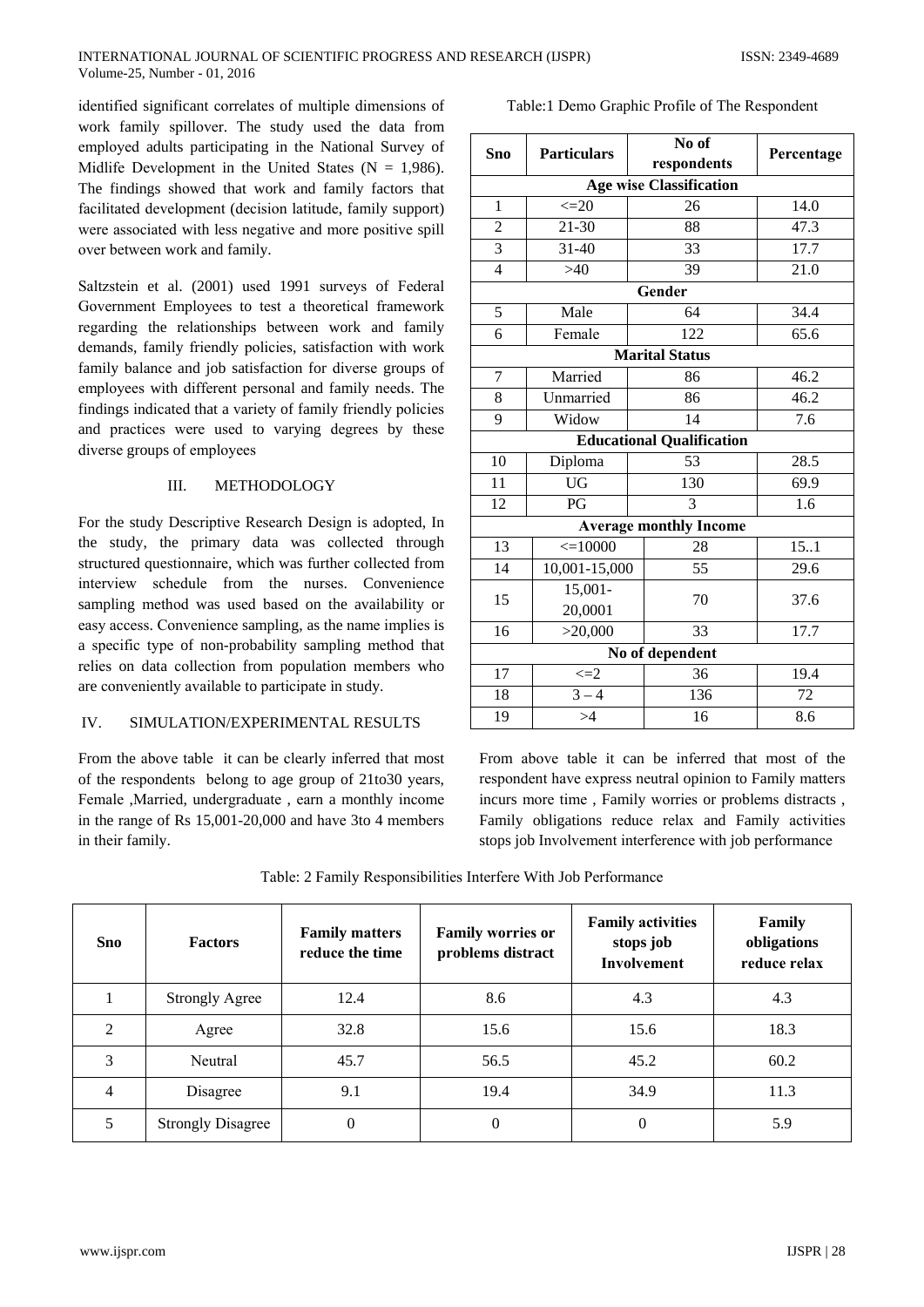|   | <b>Factors</b>            | <b>Job reduces time</b><br>spend with the<br>family | Think and<br>worry about<br>work | <b>Problems at</b><br>work make<br>irritable | work<br>involves a lot<br>of time | Job takes up<br>so much<br>energy |
|---|---------------------------|-----------------------------------------------------|----------------------------------|----------------------------------------------|-----------------------------------|-----------------------------------|
|   | <b>Strongly Agree</b>     | 32.3                                                | 27.5                             | 39.2                                         | 15.6                              | 41.9                              |
| 2 | Agree                     | 34.4                                                | 31.2                             | 28                                           | 39.2                              | 20.4                              |
| 3 | Neutral                   | 20.4                                                | 13.4                             | 19.9                                         | 16.1                              | 32.3                              |
| 4 | Dis Agree                 | 12.9                                                | 20.4                             | 12.9                                         | 18.3                              | 5.4                               |
| 5 | <b>Strongly Dis-Agree</b> | $\theta$                                            | 7.5                              | $\mathbf{0}$                                 | 10.8                              | $\mathbf{0}$                      |

Table:3 Job Responsibility Interfere With Family Life

From above table it can be inferred that most of the respondents strongly agree to the Job taking much of the energy and Problem at work creating irritability .Similarly most of the respondents also agree that the job reduces time spent with the family. Thinking and worrying about their work and works involves a lot of time.

| Sno | <b>Description</b>         | Mean<br><b>Score</b> | Rank |
|-----|----------------------------|----------------------|------|
| 1   | Overtime                   | 3.75                 | 4    |
| 2   | Work load & work<br>stress | 2.31                 | 1    |
| 3   | Inadequate of<br>Training  | 6.08                 | 6    |
| 4   | Support from<br>colleagues | 3.04                 | 2    |
| 5   | Facilities                 | 3.65                 | 3    |
| 6   | Support from family        | 7.16                 | 8    |
| 7   | Health issues              | 7.31                 | 9    |
| 8   | Time management            | 4.93                 | 5    |
| 9   | Updating of<br>technology  | 6.76                 | 7    |

Table4: Table Barrier of Work Life Balance

From above table it can be inferred that work load and work stress is ranked as1<sup>st</sup> factor that affecting work life balance followed by ,Support from colleagues ,facilities, overtime, time management, Inadequate of Training, Updating of technology and support from family.

From the above table it can be inferred that Job sharing is ranked 1<sup>st</sup> factor that will help to overcome work life balance followed by Flexible work time ,Support from colleagues, prioritizing family and work, Training, Managing time, counselling and support from family.

www.ijspr.com

Table 5: Overcoming Barrier of Work life Balance

| Sno | <b>Description</b>               | Mean<br>Score | Rank |
|-----|----------------------------------|---------------|------|
| 1   | Flexible Work timing             | 2.89          | 2    |
| 2   | <b>Job Sharing</b>               | 2.48          | 1    |
| 3   | Training                         | 5.30          | 5    |
| 4   | Counselling                      | 5.48          | 7    |
| 5   | Support from<br>colleagues       | 3.08          | 3    |
| 6   | Support from family              | 6.49          | 8    |
| 7   | Managing time                    | 5.46          | 6    |
| 8   | Prioritizing family $\&$<br>work | 4.84          | 4    |

Table 6: Cross Tabulation Between Income And Level of Work Life Balance

| <b>Income</b> | level of work life balance |          |             |              |  |  |
|---------------|----------------------------|----------|-------------|--------------|--|--|
|               | Low                        | Moderate | <b>High</b> | <b>Total</b> |  |  |
| $<$ 10000     | 13                         | 15       |             | 28           |  |  |
| $10001 -$     | 10                         | 43       | 2           | 55           |  |  |
| 15000         |                            |          |             |              |  |  |
| 15001-        | 19                         | 37       | 14          | 70           |  |  |
| 2000          |                            |          |             |              |  |  |
| >2000         | 3                          | 17       | 13          | 33           |  |  |
| Total         | 45                         | 112      | 29          | 186          |  |  |

Ho: There is no significant relationship between Income of the respondent and Level of work life balance

H1: There is a significant relationship between Income of the respondent and Level of work life balance